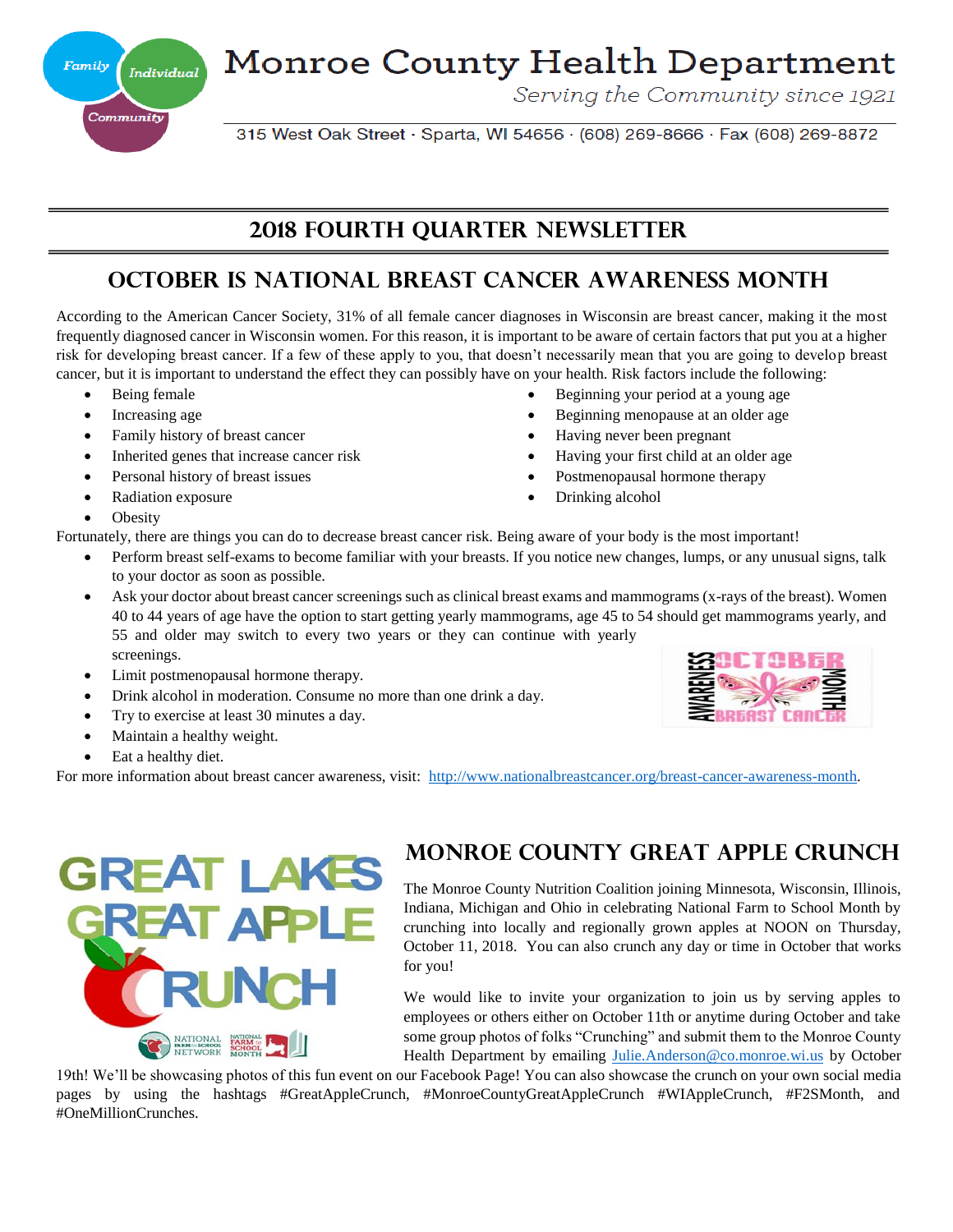## **2018 fourth Quarter Newsletter**



**NATIONAL DEPRESSION SCREENING DAY** is held every October during *Mental Illness Awareness Week* to provide individuals with screening options as well as depression education. This year it takes place on October 11<sup>th</sup>. The goal is to raise awareness for mental illness and to provide information about available support services for those who are struggling.

Depression is more common than you think. It affects more than 16 million American adults every year according to Mental Health America. Symptoms for depression are different for everyone. The following are common signs and symptoms of depression.

decisions

 Changes in appetite Changes in weight

Thoughts of death or suicide

Difficulty concentrating, remembering, or making

Difficulty sleeping, awakening, or oversleeping

- Persistent sad or anxious mood
- Feelings of hopelessness,
- guilt, or worthlessness
- Loss of interest in hobbies and activities
- Decreased energy
- Feeling restless or having trouble sitting still

Monroe County has resources and services available to help with depression and other mental health issues:

- **Northwest Connections** (1-888-552-6642) is a 24 hour mental health and alcohol and other drug abuse crisis line for Monroe County residents. They offer information, support, counseling, and emergency services to those in need.
- **National Suicide Prevention Lifeline** (24 hours/day): 1-844-274-7472
- **Text "HOPELINE" to 741741** to receive emotional support and resources for any struggles including issues with relationships, parents, bullying, school, friends, job loss, and LGBTQ issues.
- **Gundersen Behavioral Health Clinics**: Sparta: (608) 269-1588 / Tomah: (608) 374-3853
- **Mayo Clinic Behavioral Health Clinics**: Sparta: (608) 269-4132 / Tomah: (608) 372-5999
- **Scenic Bluffs** (Assessment & Treatment): (608) 654-5100
- **Tomah VA Medical Center Phone**: 608-372-3971 / Toll-Free Phone: 1-800-872-8662
- **National Alliance on Mental Illness (NAMI)** Monroe County https://namimonroejuneau.org/

If you are suffering from any sort of mental illness do not hesitate to reach out. Call a hotline or make an appointment at one of the above locations. You are not alone!

## **TIME TO TEST RADON IN YOUR HOME**

Radon is a colorless, odorless gas that can cause lung cancer. Radon is the leading cause of lung cancer among non-smokers. Testing is the only way to know your level of exposure. Radon testing kits are available at Monroe County Health Department for \$10. Call or stop in for more information.

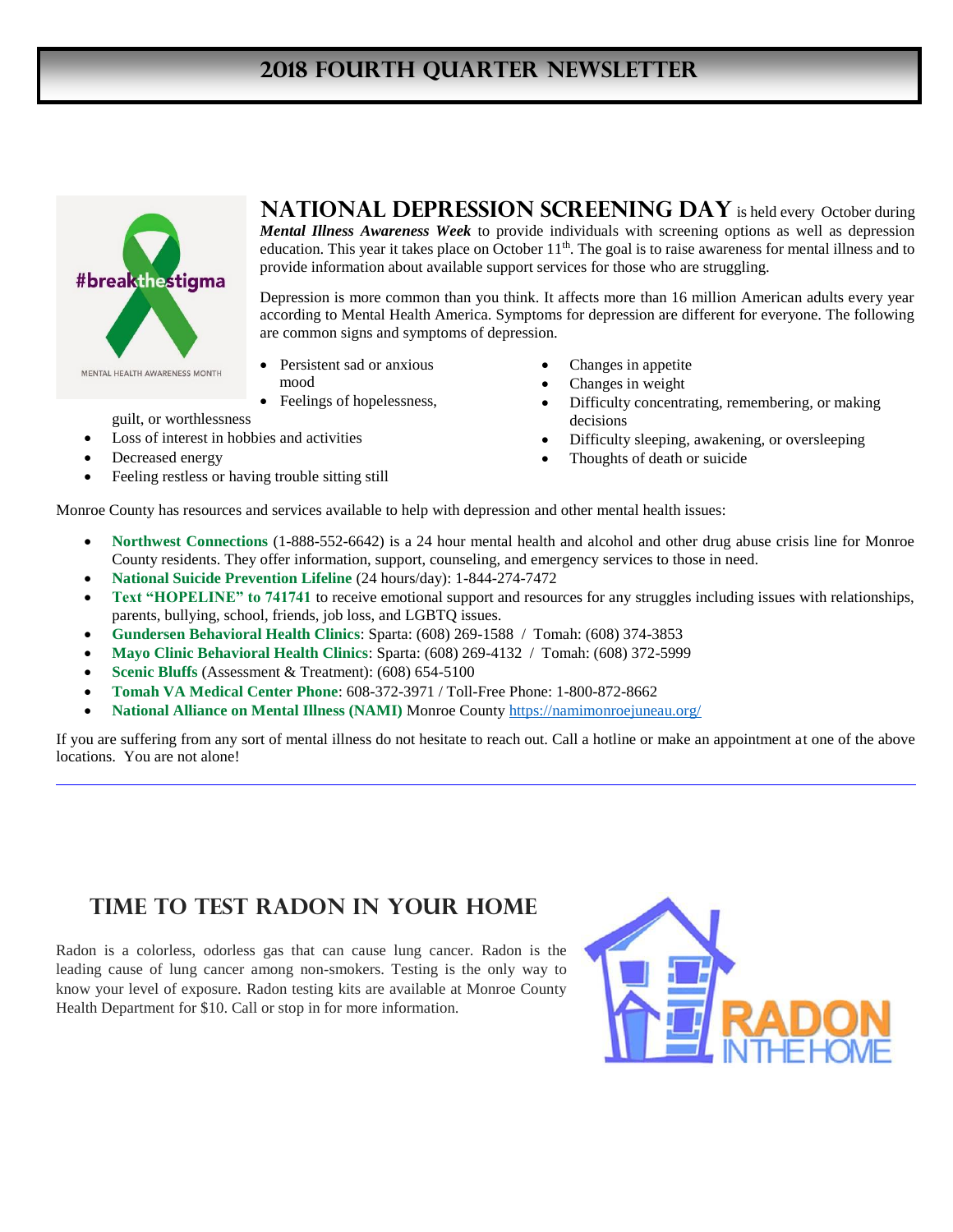#### **2018 fourth Quarter Newsletter**



#### **GET YOUR FLU SHOT**

Monroe County Health Department (MCHD) will again be offering influenza vaccine clinics at MANY sites throughout the county this fall and winter.

The CDC recommends that everyone 6 months and older should get a

flu vaccine.

The 2018-2019 flu vaccine (quadrivalent) will protect against two influenza A viruses and two influenza B viruses. The viruses in the vaccine change each year based on surveillance by the Centers for Disease Control (CDC), World Health Organization (WHO) and the Food & Drug Administration (FDA) as to strains of viruses that will circulate in a given year. Approximately two weeks after vaccination, antibodies that provide protection against the flu will develop.

The top three reasons you should get your flu vaccine are:

- 1. Prevents influenza-related death. Each year over 36,000 people in the U.S. die because of the flu. More people die from flu than from any other vaccine-preventable disease.
- 2. Prevents severe illness. In the U.S., influenza hospitalizes approximately 200,000 people annually. Children younger than 2 years old are as likely to be hospitalized as adults who are 65 and older.
- 3. Protects other people. You should get vaccinated if you live with or care for others who are at high risk of complications from the flu. Getting vaccinated can help protect family members, including seniors and young children.

MCHD will bill Medicare, Medical Assistance, Senior Preferred and third party insurance companies. The charge for the flu vaccine is \$30 regular dose / \$50 high dose. Flu mist is not available this year. Below is a listing of flu clinics. Please contact Monroe County Health Department at 269-8666 for more information and/or to schedule a flu shot.

| Date  | Time                                 | Location                                               |
|-------|--------------------------------------|--------------------------------------------------------|
| 10/03 | $8:00$ am - 12:00 pm                 | Monroe County Health Department - 315 West Oak, Sparta |
| 10/04 | 9:00 am - $5:00 \text{ pm}$          | Tomah VA - 2nd Street – Watch for signs                |
|       | $11:00$ am - $11:45$ am              | Sparta Meal Site - Barney Center                       |
| 10/05 | 9:00 am - $5:00 \text{ pm}$          | Tomah VA - 2nd Street – Watch for signs                |
| 10/08 | $11:15$ am - $12:00$ pm              | <b>Cashton Meal Site</b>                               |
|       | $6:30 \text{ pm} - 7:00 \text{ pm}$  | <b>Cashton Fire Department</b>                         |
| 10/09 | $10:30$ am $-11:15$ am               | Kendall Meal Site                                      |
|       | $11:30$ am $-12:00$ pm               | Wilton Meal Site                                       |
|       | $12:30 \text{ pm} - 1:00 \text{ pm}$ | Norwalk Meal Site                                      |
| 10/12 | $1:00 \text{ pm} - 4:30 \text{ pm}$  | Monroe County Health Department - 315 West Oak, Sparta |
| 10/13 | $7:30$ am $-11:00$ am                | Oakdale Electric                                       |
| 10/15 | $6:00 \text{ pm} - 6:45 \text{ pm}$  | <b>Warrens Fire Station</b>                            |
| 10/16 | $10:30$ am $-11:15$ am               | <b>Tomah Senior Center/Nutrition Site</b>              |
|       | $12:30 \text{ pm} - 1:00 \text{ pm}$ | Festival Foods, Tomah                                  |
|       | $1:45$ pm - $2:30$ pm                | First United Methodist Church, Tomah                   |
| 10/17 | $8:30$ am $-12:30$ pm                | Monroe County Health Department - 315 West Oak, Sparta |
| 10/18 | $10:00$ am - $10:30$ am              | Town of Little Falls Town Hall, Cataract               |
| 10/24 | $8:30$ am - 12:30 pm                 | Monroe County Health Department - 315 West Oak, Sparta |
| 10/31 | $1:00 \text{ pm} - 4:00 \text{ pm}$  | Monroe County Health Department - 315 West Oak, Sparta |
| 11/07 | $8:30$ am - 12:30 pm                 | Monroe County Health Department - 315 West Oak, Sparta |

To pre-register or if it is preferred to set up individual appointments at Monroe County Health Department,, please call 608-269-8666 or stop in at our new location 315 W. Oak St., Sparta, WI 54656.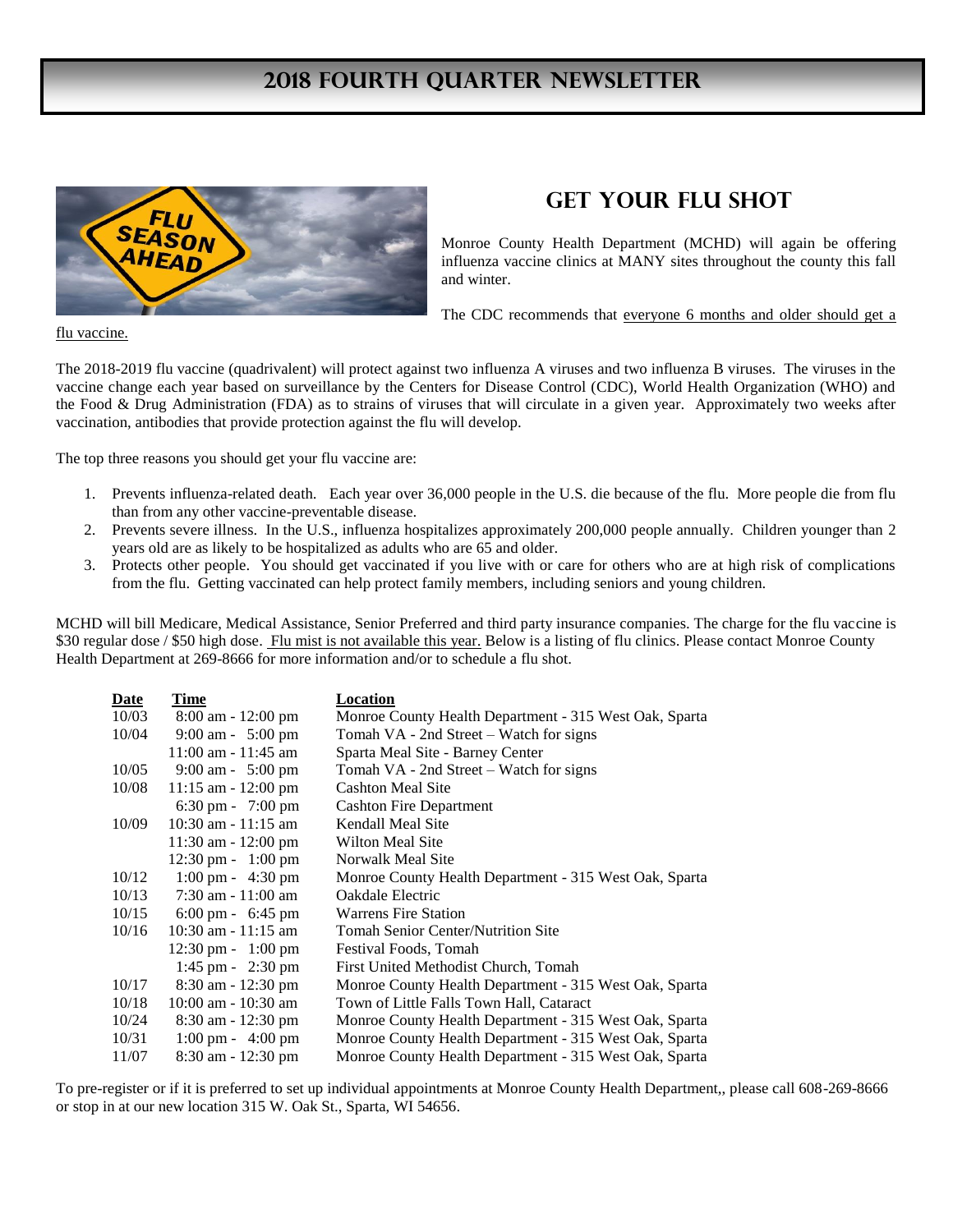## **2018 fourth Quarter Newsletter**



#### **Preparedness Corner-Winter Safety**

Winter will soon be upon us and while Wisconsin can look like a sparkling wonderland in the winter, we all know that it tends to have a darker side with storms that bring an overwhelming amount of snow and ice, extremely cold temperatures, and high winds. Being prepared for this type of weather will help keep you and your family safe.

There are many things you can do to help prepare your home for winter:

- Have your heating systems, fireplaces, and chimneys inspected to ensure that they are clean and working properly.
- Install smoke and carbon monoxide detectors and check the batteries monthly.
- Make sure your house and water lines are properly insulated as well to prevent pipes from freezing when the temperatures drop.
- Keep nonperishable food items and an extra water storage in your home to prepare for weather-related emergencies.
- Have an up-to-date emergency kit that includes things like a battery-operated flashlight, a first aid kit, a batteryoperated radio, extra medicine, and a cell phone with a charger and an extra battery. For information on what belongs in your emergency kit, visit https://www.cdc.gov/childrenindisasters/checklists/kids-and-families.html.

As far as emergency kits, not only should you have one in your home, but also in your **IS YOUR VEHICLE WINTER READY?** car. This kit should include:

- jumper cables
- flares/reflective triangles
- ice scraper
- cat litter/sand for tire traction
- blankets
- flashlight
- battery-powered radio
- extra batteries
- first-aid kit
- cell phone
- portable cell phone charger
- food
- water
- compass
- maps

To further prepare your car for winter, you should have your radiator serviced, check antifreeze levels routinely, and inspect tire tread or replace tires with all-weather/snow tires. To avoid ice in the gas tank and fuel lines, keep the gas tank at least half full at all times. Be aware of weather conditions and forecasts when you are planning to travel, and avoid driving when severe weather advisories have been issued. If you do

need to drive, make sure family or friends are aware of your planned route and estimated time of arrival.

Winter is coming no matter what, and the best thing you can do is be prepared. Following these tips can help make sure that you enjoy the winter wonderland that Wisconsin can be throughout these next few months. For more information about winter safety, visit https://www.cdc.gov/features/winterweather/index.html.